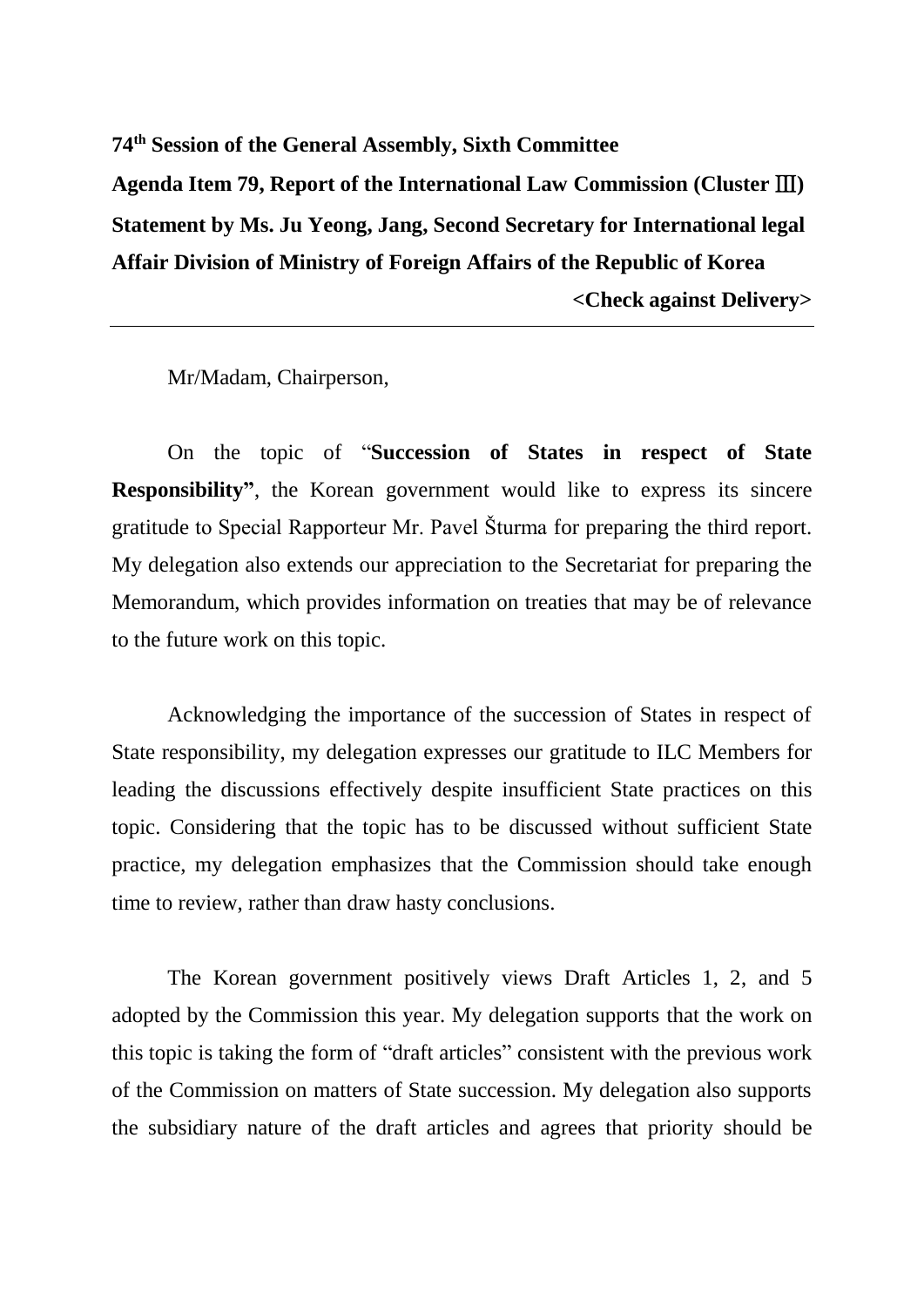given to agreements between the States concerned, as indicated in Paragraph 2 of Draft Article 1.

The Korean government supports Draft Article 2, which provides usages of terms identical to the definitions laid out in the 1978 and 1983 Vienna Conventions and in the previous work undertaken by the ILC, namely the 1999 Articles on Nationality of Natural Persons in relation to the Succession of States. My delegation also agrees with Draft Article 5, which sets forth the requirements for international legality of State succession in line with the longestablished practice of the Commission on matters of State succession and the principle of *ex injuria jus non oritur*.

The Korean government takes note of the approach taken in the third report that deals with questions relating to the transfer of rights separately from those relating to the transfer of obligations and put them in a different set of draft articles. Considering that the present draft articles may eventually turn into a treaty, as in other areas of work on State succession by the Commission, my delegation is concerned that such an approach would inevitably make a long list of draft articles with much overlaps in effort.

## Mr/Madam, Chairperson,

Turning to the topic "**general principles of law"**, the Republic of Korea welcomes the initiation of work on this topic by the ILC, which will contribute to the progressive development of international law. The Korean government expresses its special thanks to Special Rapporteur Vasquez-Bermudet for his effort on this topic.